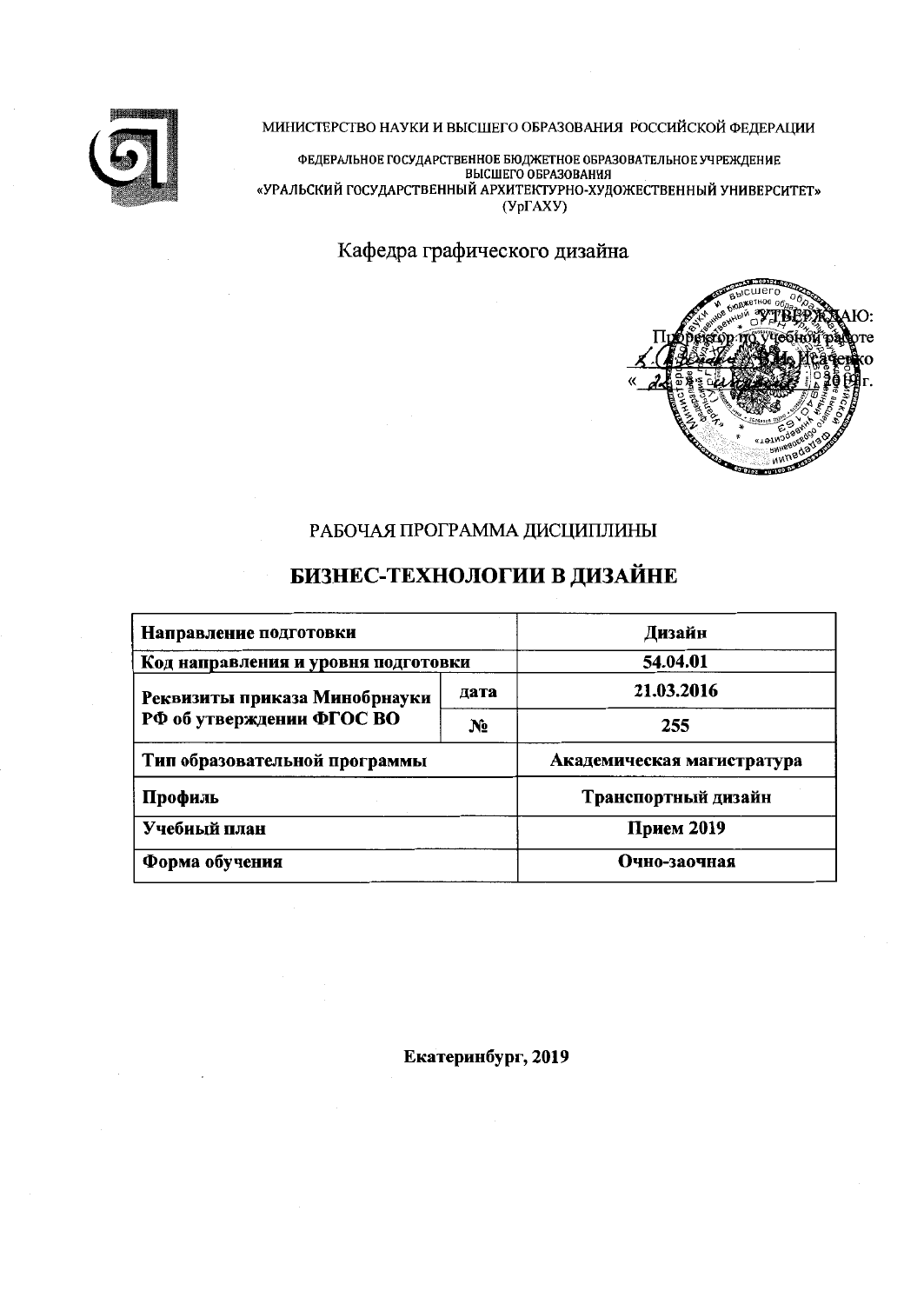### ОБЩАЯ ХАРАКТЕРИСТИКА ДИСЦИПЛИНЫ 1.

# БИЗНЕС-ТЕХНОЛОГИИ В ДИЗАЙНЕ

### 1.1. Место дисциплииы в структуре образовательной программы, связи с другими дисциплинами:

Дисциплина БИЗНЕС-ТЕХНОЛОГИИ В ДИЗАЙНЕ входит в вариативную по выбору студента часть образовательной программы. Дисциплина базируется на знаниях и умениях, полученных при изучении дисциплин «Дизайн-проектирование», «Современные проблемы дизайна и искусства», «История и методология дизайн-проектирования». Результаты ее изучения будут использованы при выполнении выпускных квалификационных работ и в профессиональной деятельности.

### 1.2. Аннотация содержания дисциплины:

Дисциплина состоит из четырех тем. Темы «Роль дизайна в бизнесе» и «Бизнестехнологии» дают основные знания для дизайнеров, необходимые для создания собственного стартапа. «Практическая работа по разработке стартапа» позволяет отработать теоретические знания на практике. В теме «Бизнес-презентация» студенты получают знания по подготовке презентации для предпринимателей и презентации дизайнерского продукта.

### 1.3. Краткий плаи построения процесса изучения дисциплины:

Процесс изучения дисциплины включает лекции, практические занятия, самостоятельную работу обучающихся. Основные формы интерактивного обучения: работа в группах, мозговой штурм, презентации. В ходе изучения дисциплины студенты выполняют практические работы.

Форма заключительного контроля при промежуточной аттестации - зачет с оценкой. Для проведения промежуточной аттестации по дисциплине создан фонд оценочных средств.

Оценка по дисциплине носит интегрированный характер, учитывающий результаты оценивания участия студентов в аудиторных занятиях, качества и своевременности выполнения практических работ, сдачи зачета.

### 1.4. Планируемые результаты обучения по дисциплине

Изучение дисциплины является этапом формирования у студента следующих компетенций:

ОПК-6: способностью самостоятельно приобретать с помощью информационных технологий и использовать в практической деятельности новые знания и умения, в том числе, непосредственно не связанных со сферой деятельности

ПК-6: готовностью демонстрировать наличие комплекса информационно-

технологических знаний, владением приемами компьютерного мышления и способность к моделированию процессов, объектов и систем, используя современные проектные технологии для решения профессиональных задач

Планируемый результат изучения дисциплины в составе названных компетенций:

Готовность демонстрировать наличие комплекса информационно-технологических знаний, способность к моделированию процессов, объектов и систем, используя современные проектные технологии для решения профессиональных задач, способность при осуществлении дизайнерской и организационной деятельности применять методы анализа и оперативно принимать решения в экстремальных ситуациях, эффективно работать в команде, определяя роли и распределяя задачи, осуществлять контроль за выполнением организационного плана, используя полученные знания, умения и навыки.

В результате изучения дисциплины обучающийся должен:

Знать и понимать: основную терминологию в сфере бизнеса, современные проблемы дизайна и бизнеса, ситуацию на рынке дизайнерских услуг в области промышленного дизайна.

### Уметь:

а) применять знание и понимание бизнес-процессов и технологий в сфере промышленного дизайна; б) выносить суждения в отношении нестандартных проектных ситуаций;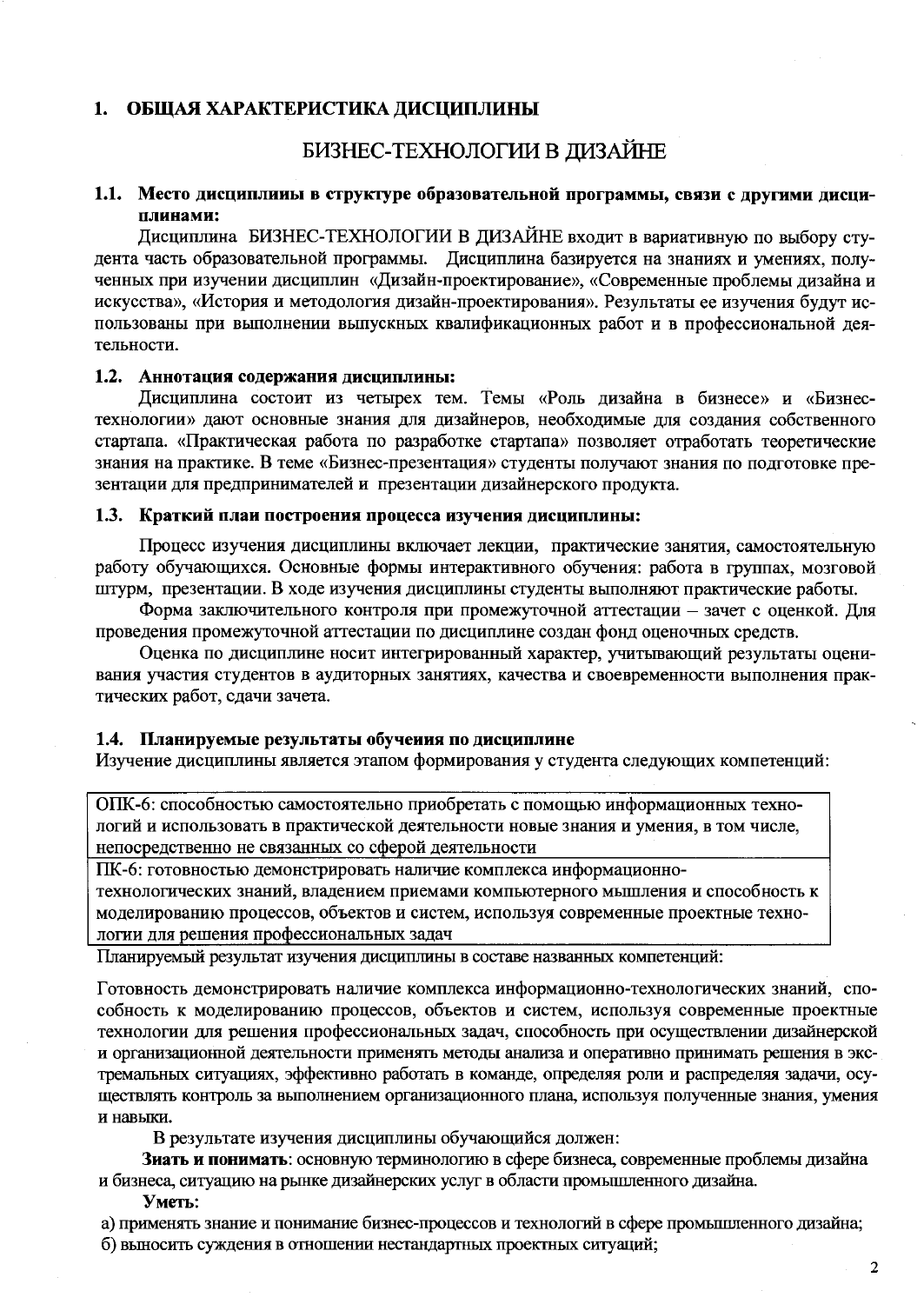в) комментировать данные и результаты, связанные с областью изучения коллегам и преподавателю.

Демонстрировать навыки и опыт деятельности с использованием полученных знаний и умений при планировании и выполнении бизнес-задач в области промышленного дизайна.

|                         |                              |                      |                            | нятия       | Аудиторные за-                      |                             | Самостоятельная работа       |                          |                         |                                      |                           |                       |              |                                      |                                             |                                          |                                     |                                             |                                                  |
|-------------------------|------------------------------|----------------------|----------------------------|-------------|-------------------------------------|-----------------------------|------------------------------|--------------------------|-------------------------|--------------------------------------|---------------------------|-----------------------|--------------|--------------------------------------|---------------------------------------------|------------------------------------------|-------------------------------------|---------------------------------------------|--------------------------------------------------|
| По Семестрам            | (3.e.)<br>единиц<br>Зачетных | $rac{1}{2}$<br>Часов | eceo<br>Аудиторные занятия | 目<br>Лекции | Практические занятия (ПЗ), Семинары | виды занятий (Др)<br>Другие | Самостоятельная работа всего | (KIT)<br>Курсовой проект | (KP)<br>Курсовая работа | (PTP)<br>Расчетно-графическая работа | работа (ГР)<br>рафическая | Расчетная работа (PP) | ව<br>Реферат | $(\mathbb{H})$<br>работа<br>Домашняя | клаузура)<br>(эссе,<br>работа<br>Гворческая | работе<br>контрольной<br>K<br>Подготовка | зачету<br>экзамену,<br>Подготовка к | занятий<br>виды самостоятельных<br>Другие 1 | Форма промежуточной аггестации по<br>дисциплине* |
| $\overline{\mathbf{z}}$ | $\overline{2}$               | 72                   | 18                         | 4           | 14                                  |                             | 54                           |                          |                         |                                      |                           |                       |              |                                      |                                             |                                          |                                     | 54                                          | 30                                               |
| Ит<br>0 <sub>0</sub>    | $\overline{2}$               | 72                   | 18                         | 4           | 14                                  |                             | 54                           |                          |                         |                                      |                           |                       |              |                                      |                                             |                                          |                                     | 54                                          |                                                  |

## 1.5. Объем дисциплины

\*Зачет с оценкой - 30, Зачет-Зач, Экзамен - Экз, Курсовые проекты - КП, Курсовые работы - КР

### 2. СОДЕРЖАНИЕ ДИСЦИПЛИНЫ

| Код<br>раздела | Раздел, тема, содержание дисциплины*                                                                                                                                                                                                                                                                                                                                                                                                                 |
|----------------|------------------------------------------------------------------------------------------------------------------------------------------------------------------------------------------------------------------------------------------------------------------------------------------------------------------------------------------------------------------------------------------------------------------------------------------------------|
| P.1            | Роль дизайна в бизнесе                                                                                                                                                                                                                                                                                                                                                                                                                               |
|                | Тема 1.1. Роль дизайна в бизнесе<br>Тема 1.2. Методика Design Thinking                                                                                                                                                                                                                                                                                                                                                                               |
|                | Определение роли дизайнера в бизнес-процессе, изучение ситуации на рынке<br>дизайнерских услуг, применение методики Design Thinking в бизнесе, построе-<br>ние команды, распределение ролей, применение метода эмпатии при изучении<br>потребностей пользователя, применение метода мозгового штурма для генера-<br>ции идей.                                                                                                                        |
| P.2            | Бизнес-технологии<br>Тема 2.1. Облачные сервисы для командной разработки проекта.<br>Тема 2.2. Применение бизнес-технологий в дизайне.<br>Тема 2.3. Методика построения Бизнес-модели А. Остервальдера.<br>Изучение современных инструментов для удалённой командной работы над<br>созданием стартапа, бизнес-технологии: Дорожная карта проекта, SWOT-<br>анализ, Диаграмма Гантта. Изучение методики А. Остервальдера построения<br>бизнес-модели. |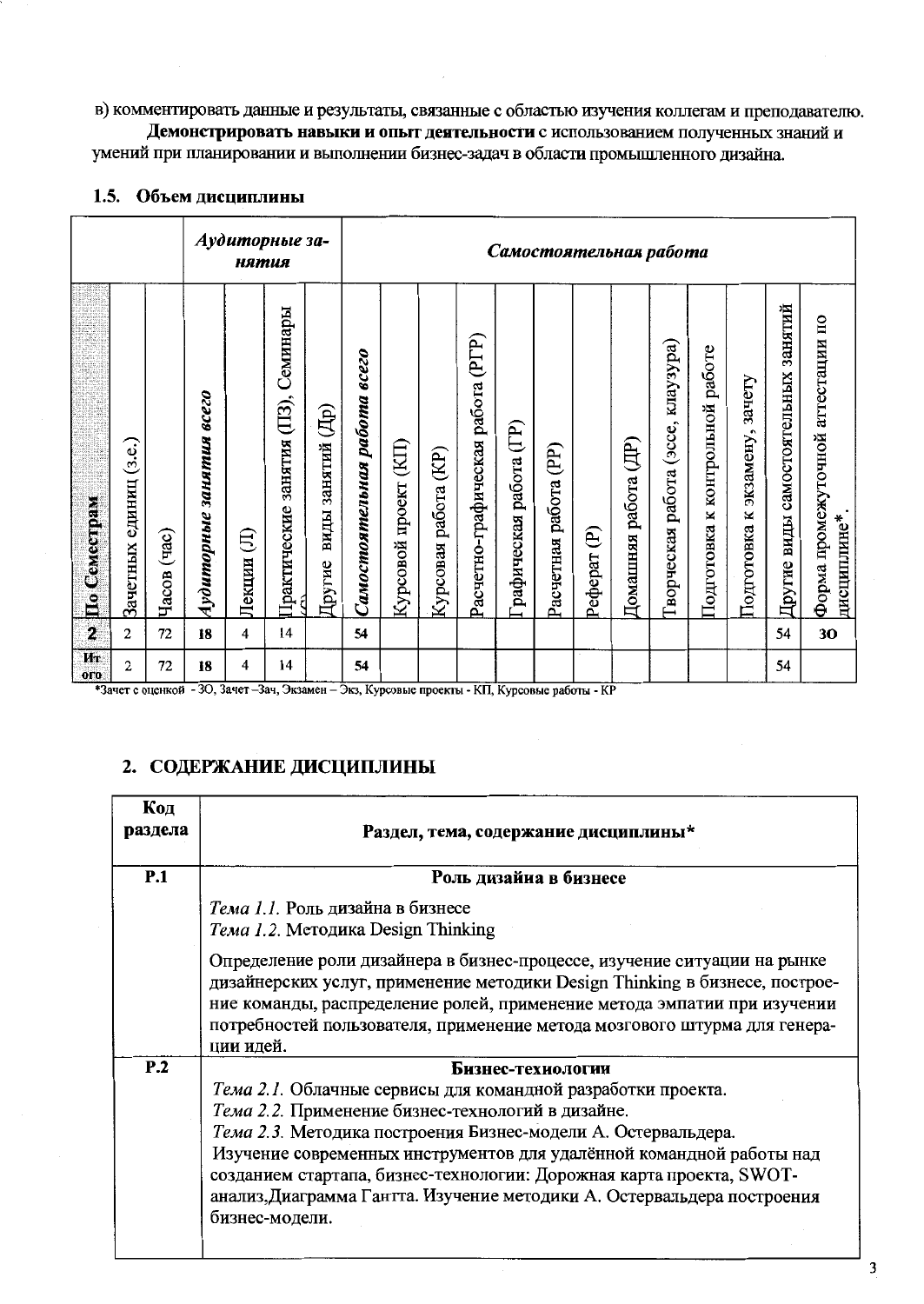| <b>P.3</b> | Практическая работа по разработке стартапа                                            |
|------------|---------------------------------------------------------------------------------------|
|            | Тема 3.1. Построение бизнес-модели                                                    |
|            | Тема 3.2. Потенциальные партнеры и инвесторы.                                         |
|            | Тема 3.3 Продвижение и реализация стартапа.                                           |
|            | Отработка изученных бизнес-инструментов на практике построения бизнес-                |
|            | модели стартапа для дизайнеров, изучение ситуации на рынке, потенциальные             |
|            | партнёры и конкуренты, способы продвижения стартапа при минимальном                   |
|            | бюджете.                                                                              |
| P.4        |                                                                                       |
|            | Тема 4.1. Разработка бизнес-презентации                                               |
|            | Основные отличия бизнес-презентации от презентации дизайнерского продук-              |
|            | та. Восприятие презентационного материала инвесторами.                                |
|            |                                                                                       |
|            | * Дисциплина может содержать деление только на разделы, без указания тем, либо только |
| темы       |                                                                                       |

### 3. РАСПРЕДЕЛЕНИЕ УЧЕБНОГО ВРЕМЕНИ

### 3.1 Распределение аудиторных занятий и самостоятельной работы по разделам днециплины

|                |                    |                            |       |        | Аудиторные занятия <br>(час.)  | Самост.          | Оценочные сред-<br>ства         |  |
|----------------|--------------------|----------------------------|-------|--------|--------------------------------|------------------|---------------------------------|--|
| Семестр        | семестра<br>Неделя | Раздел днециплины,<br>тема | ВСЕГО | Лекции | Практ.<br>занятия.<br>семинары | работа<br>(час.) |                                 |  |
| $\overline{2}$ | $1-2$              | P.1<br>Тема 1.1-1.3        | 16    |        | 3                              | 12               | Устный опрос<br>Конспект лекций |  |
| $\overline{2}$ | $3 - 5$            | P.2<br>Тема 2.1-2.3        | 24    |        | 5                              | 18               | Устный опрос<br>Конспект лекций |  |
| 2              | $6 - 7$            | P.3<br>Тема 3.1-3.3        | 16    |        | 3                              | 12               | Практ.работа № 1                |  |
| 2              | $8-9$              | P.4<br>Тема 4.1            | 16    |        | 3                              | 12               | Практ.работа № 2                |  |
|                |                    | Итого:                     | 72    | 4      | 14                             | 54               | Зачет с оценкой                 |  |

# 3.2 Другие виды занятий

Не предусмотрено

### 3.3 Мероприятия самостоятельной работы и текущего контроля

3.3.1 Примерный перечень тем курсовых проектов (курсовых работ)

Не предусмотрено

3.3.2 Примерный перечень тем расчетно-графических работ Не предусмотрено

3.3.3 Примерный перечень тем графических работ Не предусмотрено

3.3.4 Примерный перечень тем расчетных работ (программных продуктов) Не предусмотрено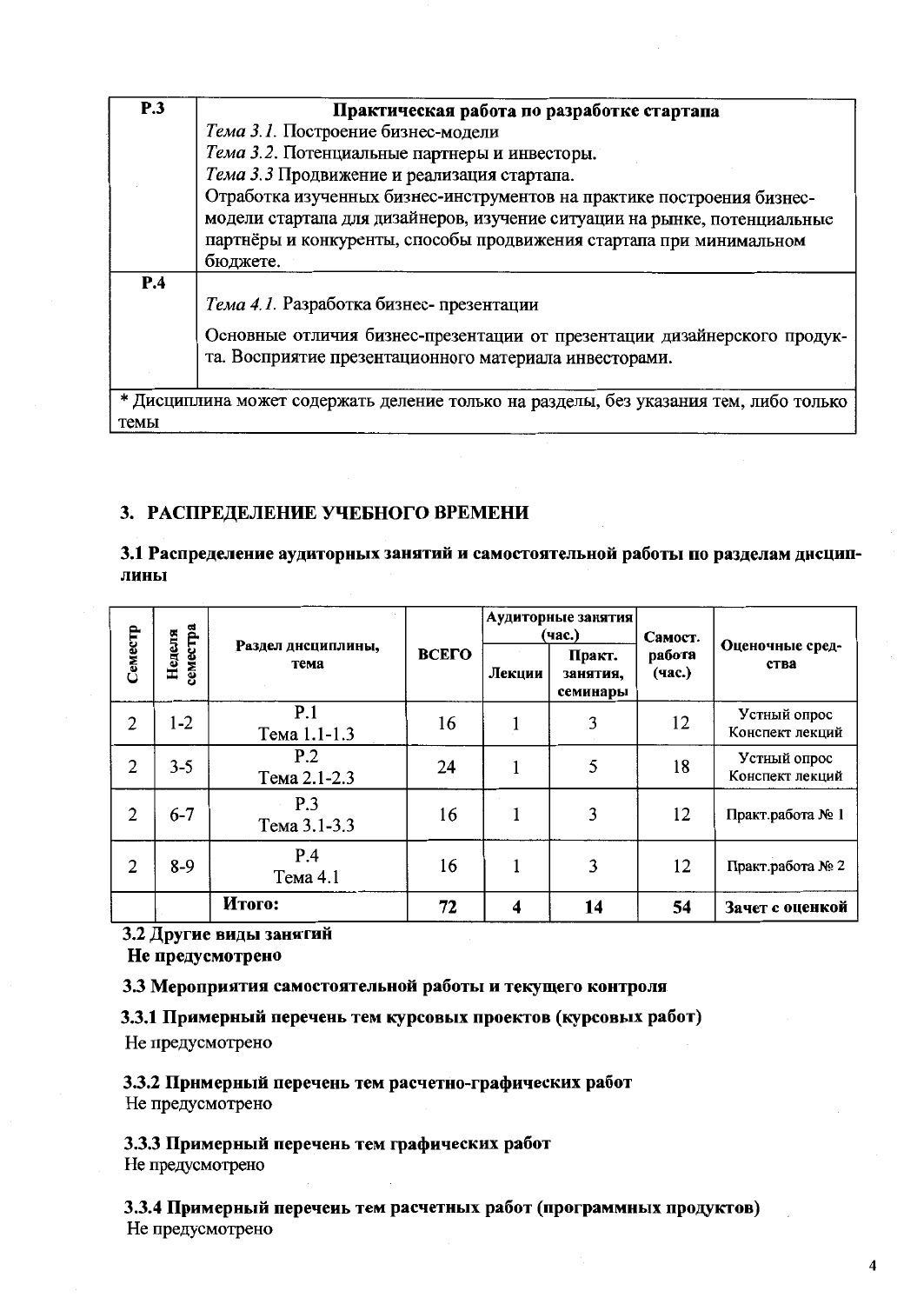## 3.3.5 Примерный перечень тем рефератов (эссе, творческих работ)

Не предусмотрено

### 3.3.6 Примерный перечень тем практических внеаудиторных (домашних) работ Не предусмотрено

### 3.3.7 Примерная тематика контрольных работ

Не предусмотрено

### 3.3.8 Примерная тематика клаузур

Не предусмотрено

### 4. ПРИМЕНЯЕМЫЕ ТЕХНОЛОГИИ ОБУЧЕНИЯ

| Активные методы обучения<br>система<br>Код раз- |                              |            |                             |           |                  |                              |                     |                       |                          |                       | Дистанционные технологии и              |                             | электронное обучение                               |                                                 |                         |
|-------------------------------------------------|------------------------------|------------|-----------------------------|-----------|------------------|------------------------------|---------------------|-----------------------|--------------------------|-----------------------|-----------------------------------------|-----------------------------|----------------------------------------------------|-------------------------------------------------|-------------------------|
| дела, те-<br>мы дис-<br>ЦИПЛИНЫ                 | тестирование<br>Компьютерное | Кейс-метод | или ролевая игра<br>Деловая | Портфолио | Работа в команде | Метод развивающей кооперации | Балльно-рейтинговая | Другие методы (какие) | (какие)<br>Другие методы | Сетевые учебные курсы | Виртуальные практикумы и тренаже-<br>Eщ | Вебинары и видеоконференции | ပ္ပံ<br>web-конференции и<br>минары<br>Асинхронные | работа и разработка кон-<br>гента<br>Совместная | Другие (указать, какие) |
| P.1                                             |                              |            |                             |           |                  |                              |                     |                       |                          |                       |                                         |                             |                                                    |                                                 |                         |
| P.2                                             |                              |            |                             |           |                  |                              |                     |                       |                          |                       |                                         |                             |                                                    |                                                 |                         |
| <b>P.3</b>                                      |                              |            |                             |           |                  |                              |                     |                       |                          |                       |                                         |                             |                                                    |                                                 |                         |
| P.4                                             |                              |            |                             |           |                  |                              |                     |                       |                          |                       |                                         |                             |                                                    |                                                 |                         |

### УЧЕБНО-МЕТОДИЧЕСКОЕ И ИНФОРМАЦИОННОЕ ОБЕСПЕЧЕНИЕ 5. ДИСЦИПЛИНЫ

### 5.1. Рекомендуемая литература

### 5.1.1. Основная литература

- 1. Самарина В. П. Основы предпринимательства: учеб. пособие / В. П. Самарина. 2-е изд., перераб. - М.: КНОРУС, 2010. - 224 с.
- 2. Афонасова, М.А. Бизнес-планирование [Электронный ресурс]: учебное пособие / М.А. Афонасова: ТУСУР. - Томск: Эль Контент, 2012. - 108 с. - РЕЖИМ ДОСТУПА: http://biblioclub.ru/index.php?page=book&id=208641
- 3. Марусева, И.В. Творческая реклама [Электронный ресурс]: приемы и методы ее создания (художественно-аналитическое исследование): монография / И.В. Марусева. - Москва; Берлин: Директ-Медиа, 2015. - 419 с.: ил. - РЕЖИМ ДОСТУПА: http://biblioclub.ru/index.php?page=book&id=276141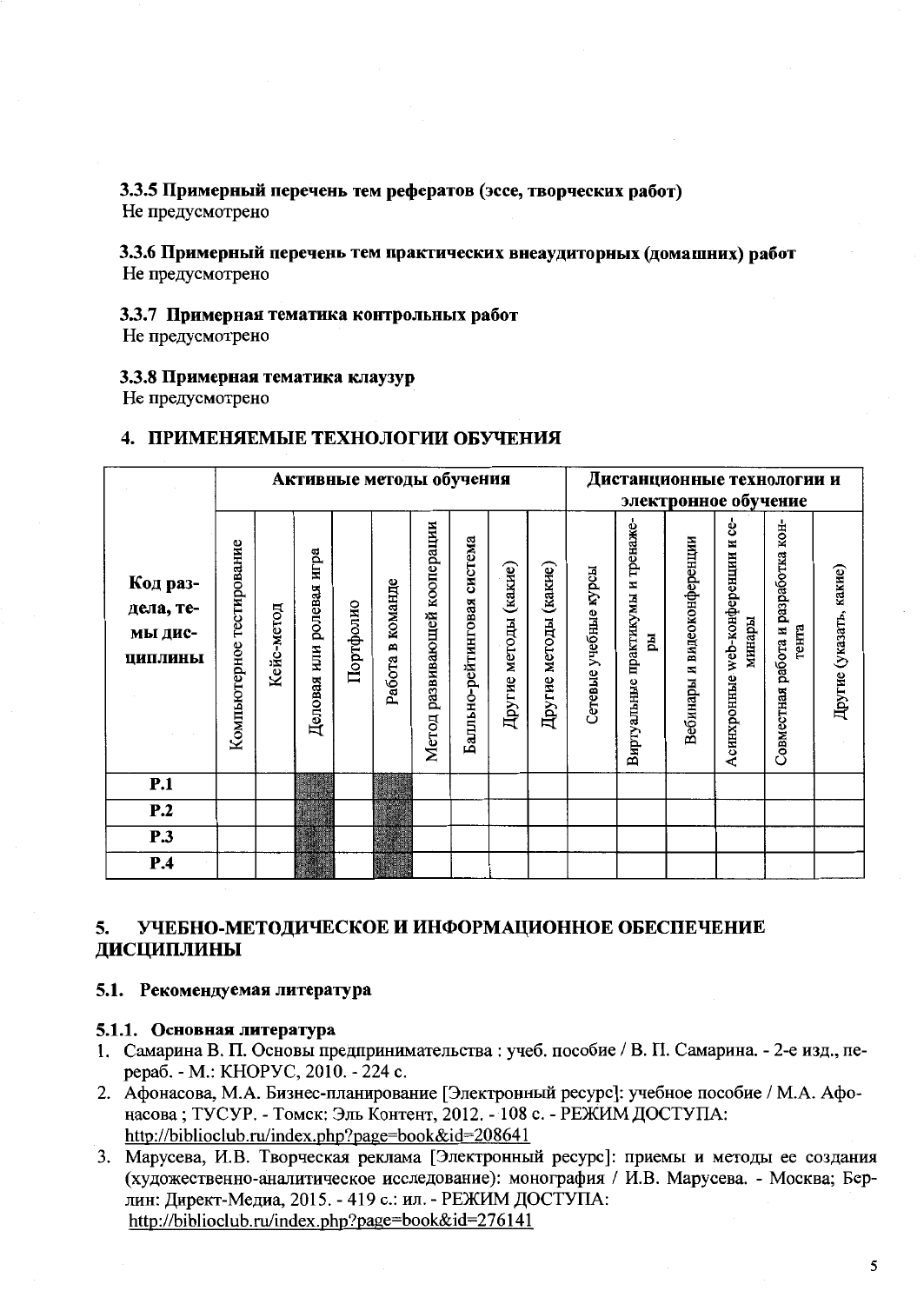### 5.1.2. Дополнительная литература

- 1. Тарасова О. П. Организация проектной деятельности дизайнера: учеб. пособие. Оренбург: ОГУ, 2013. – 133 с. – Режим доступа: http://biblioclub.ru/index.php?page=book&id=270309&sr=1
- 2. Макашев, М. О. Бренд-менеджмент: учеб. пособие / М. О. Макашев. СПб.: Питер, 2013. -Режим доступа:

http://biblioclub.ru/index.php?page=book&id=114390&sr=1

3. Экономика отечественных СМИ: учеб. пособие / С. М. Гуревич. - 4-е изд., перераб. и доп. -М.: Аспект Пресс, 2009. - 296 с. - Библиогр.: с. 292. - Допущено Советом по журналистике УМО по классич. универ. образованию. - Режим доступа:

http://biblioclub.ru/index.php?page=book view&book id=1040441. Остервальдер А., Пинье И.

### $5.2.$ Учебно-методическое обеспечение для самостоятельной работы

Макашев, М. О. Бренд-менеджмент: учеб. пособие / М. О. Макашев. - СПб.: Питер, 2013. - Режим доступа:

http://biblioclub.ru/index.php?page=book&id=114390&sr=1

### 5.3. Перечень информационных технологий, используемых при осуществлении образовательного процесса по дисциплине, включая перечень программного обеспечения и информационно-справочных систем

| Тип ПО                              | Название                                      | Источник               | Доступность<br>для студентов           |
|-------------------------------------|-----------------------------------------------|------------------------|----------------------------------------|
| Прикладное ПО/<br>Офисный пакет     | Microsoft Office                              | Лицензионная программа | ≃<br>MOCTOR                            |
| Прикладное ПО/<br>3D моделирование  | Autodesk 3D Studio MAX                        | Лицензионная программа | knacce<br>ypi<br>/ПНЮ                  |
| Прикладное ПО/<br>Графический пакет | Corel DRAW Graphics<br>Suite                  | Лицензионная программа | MOHO<br>аботы<br>octy<br>й             |
| Прикладное ПО/<br>Графический пакет | Adobe Creative Suite (Mas-<br>ter Collection) | Лицензионная программа | аудитори<br>гельно<br><b>KOMI</b><br>≃ |

### 5.3.1. Перечень программного обеспечения

### 5.3.2. Базы данных и информационные справочные системы

- 1. Adobe Dremweaver
- 2. http://www.webadr.ru/
- 3. http://web-silver.ru/
- 4. http://www.weburoki-start.ru/
- 5.4. Электронные образовательные ресурсы biblioclub.ru

### 6. МЕТОДИЧЕСКИЕ УКАЗАНИЯ ДЛЯ ОБУЧАЮЩИХСЯ ПО ОСВОЕНИЮ ДИСЦИПлины

Студент обязан:

 $1)$  знать: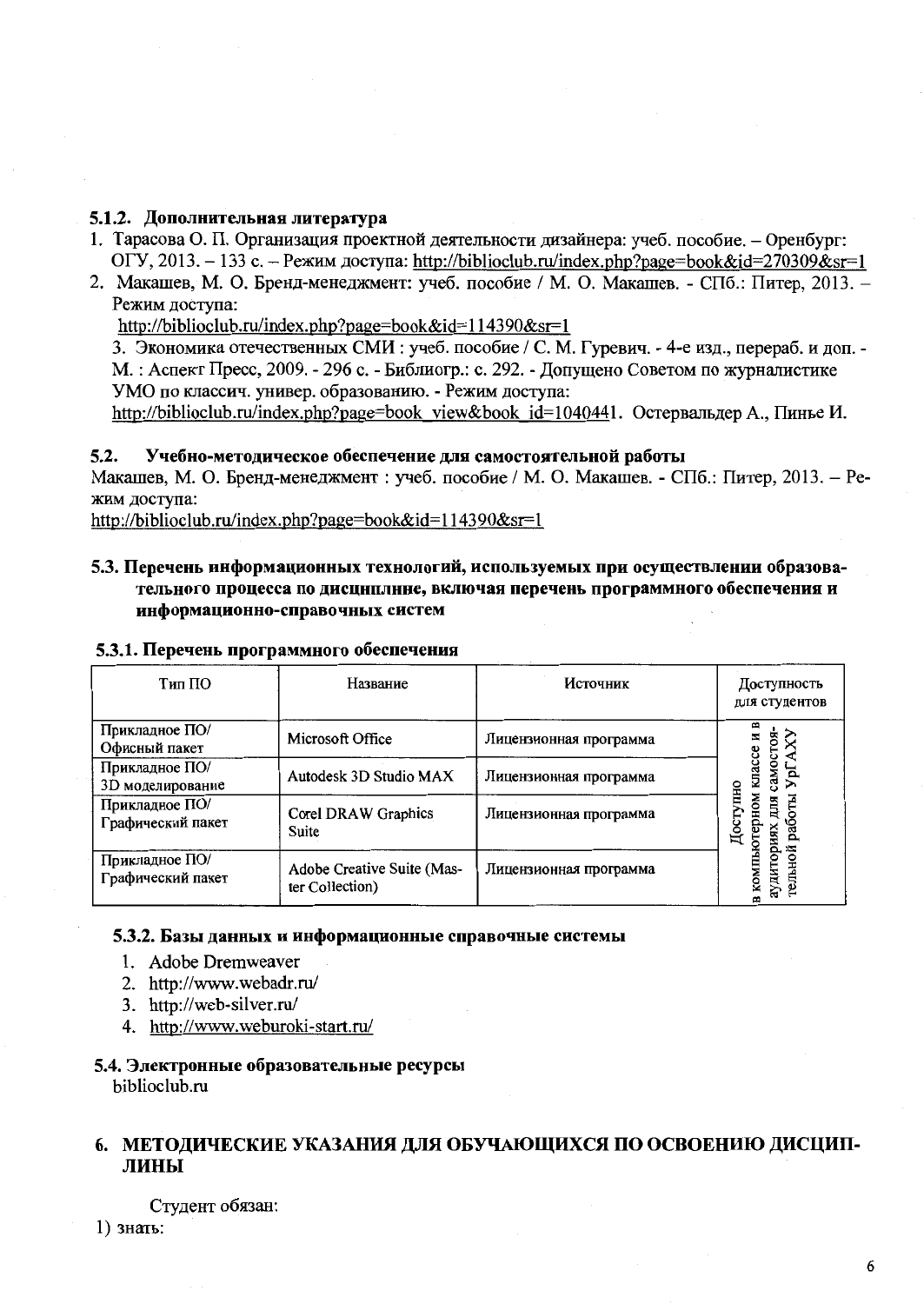- график учебного процесса по дисциплине (календарный план аудиторных занятий и планграфик самостоятельной работы):
- порядок формирования итоговой оценки по дисциплине;  $\equiv$ (преподаватель на первом занятии по дисциплине знакомит студентов с перечисленными организационно-методическими материалами);
- 2) посещать все виды аудиторных занятий (преподаватель контролирует посещение всех видов занятий), вести самостоятельную работу по дисциплине, используя литературу, рекомендованную в рабочей программе дисциплины и преподавателем (преподаватель передает список рекомендуемой литературы студентам);
- 3) готовиться и активно участвовать в аудиторных занятиях, используя рекомендованную литературу и методические материалы;
- 4) своевременно и качественно выполнять все виды аудиторных и самостоятельных работ, предусмотренных графиком учебного процесса по дисциплине (преподаватель ведет непрерывный мониторинг учебной деятельности студентов):
- 5) в случае возникновения задолженностей по текущим работам своевременно до окончания семестра устранить их, выполняя недостающие или исправляя не зачтенные работы, предусмотренные графиком учебного процесса (преподаватель на основе данных мониторинга учебной деятельности своевременно предупреждает студентов о возникших задолженностях и необходимости их устранения).

### 7. МАТЕРИАЛЬНО-ТЕХНИЧЕСКОЕ ОБЕСПЕЧЕНИЕ ДИСЦИПЛИНЫ

В качестве материально-технического обеспечения дисциплины используется традиционно оборудованная аудитория: классная доска, аудиторные столы и стулья, проектор.

### 8. ФОНД ОЦЕНОЧНЫХ СРЕДСТВ ДЛЯ ПРОВЕДЕНИЯ ПРОМЕЖУТОЧНОЙ АТТЕ-**СТАЦИИ**

Фонд оценочных средств предназначен для оценки:

- 1) соответствия фактически достигнутых каждым студентом результатов изучения дисциплины результатам, запланированным в формате дескрипторов «знать, уметь, иметь навыки» (п.1.4) и получения интегрированной оценки по дисциплине;
- 2) уровня формирования элементов компетенций, соответствующих этапу изучения дисциплины.

### 8.1. КРИТЕРИИ ОЦЕНИВАНИЯ РЕЗУЛЬТАТОВ КОНТРОЛЬНО-ОЦЕНОЧНЫХ МЕРО-ПРИЯТИЙ ТЕКУЩЕЙ И ПРОМЕЖУТОЧНОЙ АТТЕСТАЦИИ ПО ДИСЦИПЛИНЕ

8.1.1. Уровень формирования элементов компетенций, соответствующих этапу изучения дисциплины, оценивается с использованием следующих критериев и шкалы оценок\*:

| Критерии             | Шкала оценок                              |                     |  |  |
|----------------------|-------------------------------------------|---------------------|--|--|
| Оценка по дисциплине | Уровень освоения элементов<br>компетенций |                     |  |  |
| Отлично              | Высокий                                   |                     |  |  |
| Хорошо               | Зачтено                                   | Повышенный          |  |  |
| Удовлетворительно    |                                           | Пороговый           |  |  |
| Неудовлетворительно  | Не зачтено                                | Элементы не освоены |  |  |

\*) описание критериев см. Приложение 1.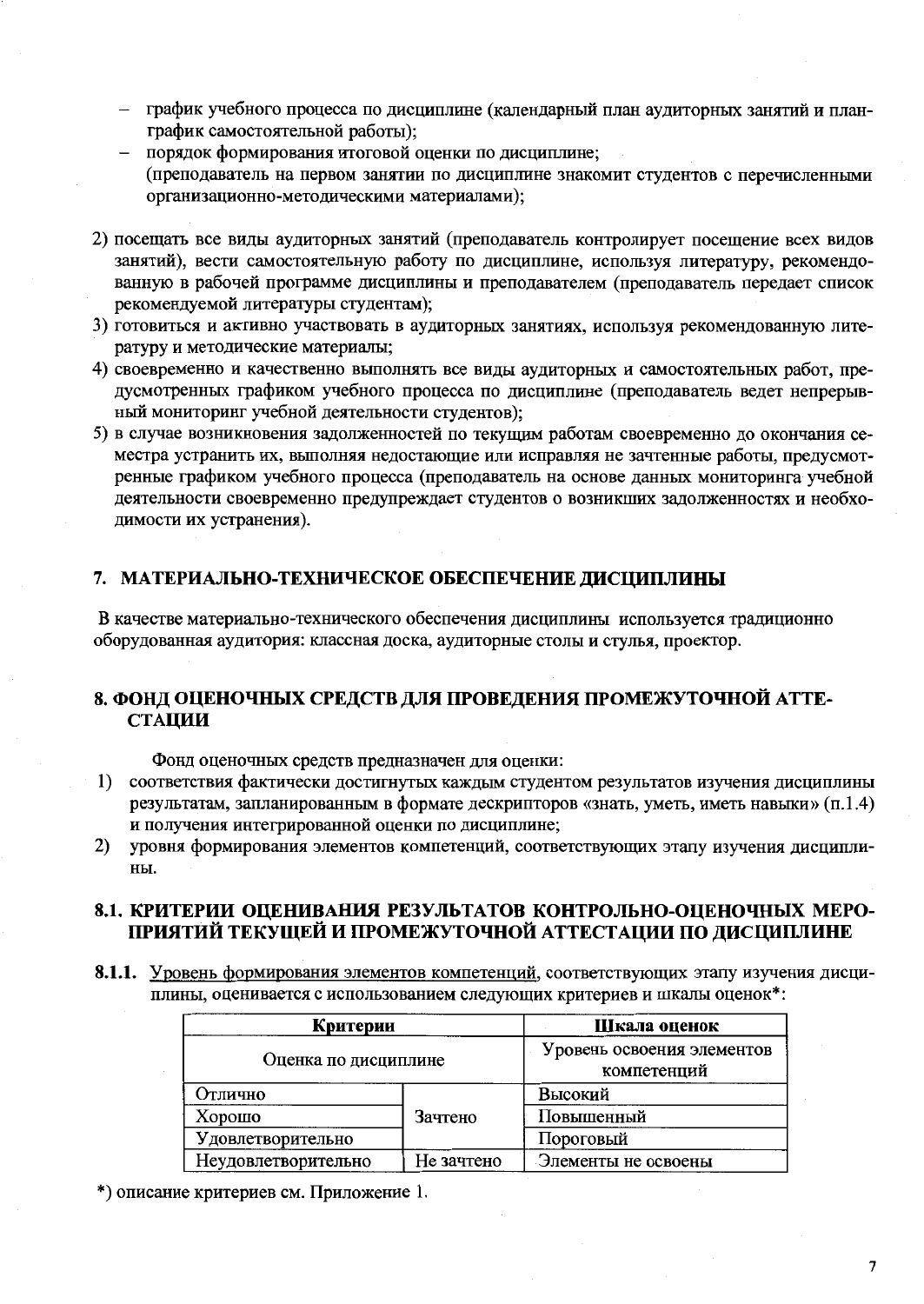8.1.2. Промежуточная аттестация по дисциплине представляет собой комплексную оценку, определяемую уровнем выполнения всех запланированных контрольно-оценочных мероприятий (КОМ). Используемый набор КОМ имеет следующую характеристику:

| N₫<br>п/п | Форма КОМ                               | Состав КОМ                     |
|-----------|-----------------------------------------|--------------------------------|
|           | Посещение лекций и практических занятий |                                |
| 2         | Выполнение практических работ           | № 1-3 задания<br>№ 2-3 задания |
|           | Зачет с оценкой                         | презентация стартапа           |

Характеристика состава заданий КОМ приведена в разделе 8.3.

8.1.3. Оценка знаний, умений и навыков, продемонстрированных студентами при выполнении отдельных контрольно-оценочных мероприятий и оценочных заданий, входящих в их состав, осуществляется с применением следующей шкалы оценок и критериев:

| Уровни оценки<br>достижений сту-<br>дента (оценки) | Критерии<br>для определения уровня достижений<br>Выполненное оценочное задание:                    | Шкала оценок                |
|----------------------------------------------------|----------------------------------------------------------------------------------------------------|-----------------------------|
| <b>Высокий</b> (B)                                 | соответствует требованиям*, замечаний нет                                                          | Отлично (5)                 |
| Средний (С)                                        | соответствует требованиям*, имеются заме-<br>чания, которые не требуют обязательного<br>устранения | $X$ орошо $(4)$             |
| Пороговый (П)                                      | не в полной мере соответствует требовани-<br>ям*, есть замечания                                   | Удовлетворительно           |
| Недостаточный (H)                                  | не соответствует требованиям*, имеет суще-<br>ственные ошибки, требующие исправления               | Неудовлетворительно         |
| Нет результата (О)                                 | не выполнено или отсутствует                                                                       | Оценка не выставля-<br>ется |

\*) Требования и уровень достижений студентов (соответствие требованиям) по каждому контрольно-оценочному мероприятию определяется с учетом критериев, приведенных в Приложении 1.

## 8.2. КРИТЕРИИ ОЦЕНИВАНИЯ РЕЗУЛЬТАТОВ ПРОМЕЖУТОЧНОЙ АТТЕСТАЦИИ ПРИ ИСПОЛЬЗОВАНИИ НЕЗАВИСИМОГО ТЕСТОВОГО КОНТРОЛЯ

При проведении независимого тестового контроля как формы промежуточной аттестации применяется методика оценивания результатов, предлагаемая разработчиками тестов.

## 8.3. ОЦЕНОЧНЫЕ СРЕДСТВА ДЛЯ ПРОВЕДЕНИЯ ТЕКУЩЕЙ И ПРОМЕЖУТОЧНОЙ **АТТЕСТАЦИИ**

### 8.3.1. Перечень заданий для практических работ:

продемонстрировать информационноработ наличие комплекса При выполнении технологических знаний, владение приемами компьютерного мышления и способность к моделированию процессов.

Практическая работа № 1 «Разработка модели стартапа»:

1. сформировать рабочие группы

- 2. подготовить презентацию команд, используя современные проектные технологии
- 3. составить и полготовить презентацию «Персоно-модели» потенциальных пользователей.

### Практическая № 2 «Разработка бизнес-плана стартапа»:

1) разработать дорожную карту проекта;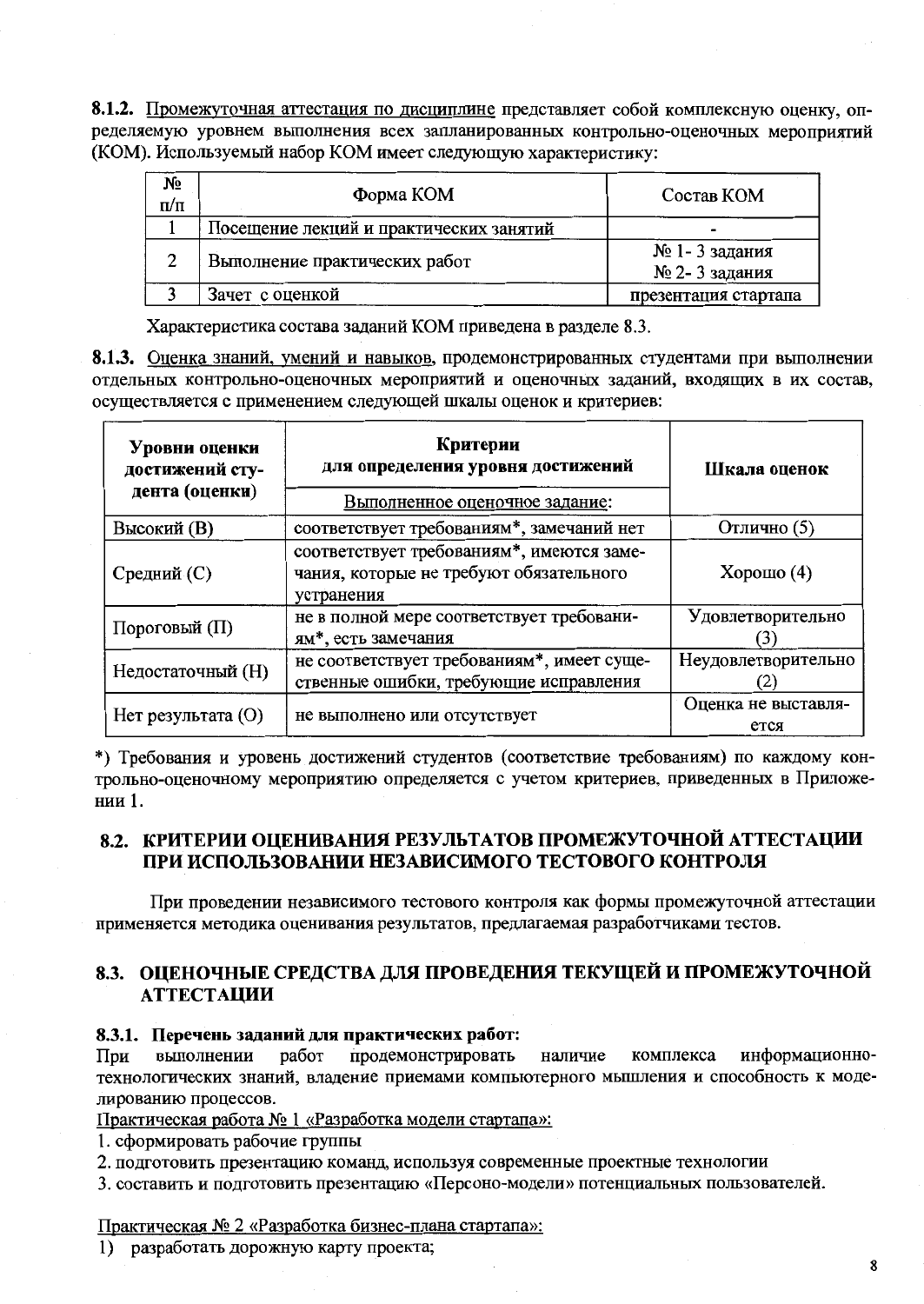2) составить SWOT-анализ;

3) составить Диаграмму Гантта.

### Перечень заданий для подготовки к зачету: 8.3.3

Разработать презентацию дизайн-стартапа для потенциального инвестора (презентация в формате PDF, объем 12-15 стр.), продемонстрировав способность самостоятельно приобретать с помощью информационных технологий и использовать в практической деятельности новые знания и умения.

Примерная структура презентации:

- 1. Анализ ситуации
- 2. Проблема, решаемая с помощью стартапа
- 3. Суть идеи
- 4. Целевые аудитории
- 5. Экономические перспективы

6. Расчет окупаемости

7. Дизайн-сопровождение

| Рабочая программа дисциплины составлена авторами: |                                                               |                    |                  |                 |         |  |  |  |  |
|---------------------------------------------------|---------------------------------------------------------------|--------------------|------------------|-----------------|---------|--|--|--|--|
| $\mathbf{N}$ Ω π/π                                | Ученая степень,<br>Долж-<br>Кафедра<br>ученое звание<br>ность |                    |                  | ФИО             | Полпись |  |  |  |  |
|                                                   | Кафедра графиче-<br>ского дизайна                             | препо-<br>даватель |                  | Л. Н. Аксёненко |         |  |  |  |  |
|                                                   | Рабочая программа дисциплины согласована:                     |                    |                  |                 |         |  |  |  |  |
|                                                   | Заведующий кафедрой графического дизайна                      |                    | Е. Э. Павловская |                 |         |  |  |  |  |
|                                                   | Директор библиотеки УрГАХУ                                    | Н.В. Нохрина       |                  |                 |         |  |  |  |  |
|                                                   | Декан факультета дизайна                                      |                    |                  | И.В. Сагарадзе  |         |  |  |  |  |